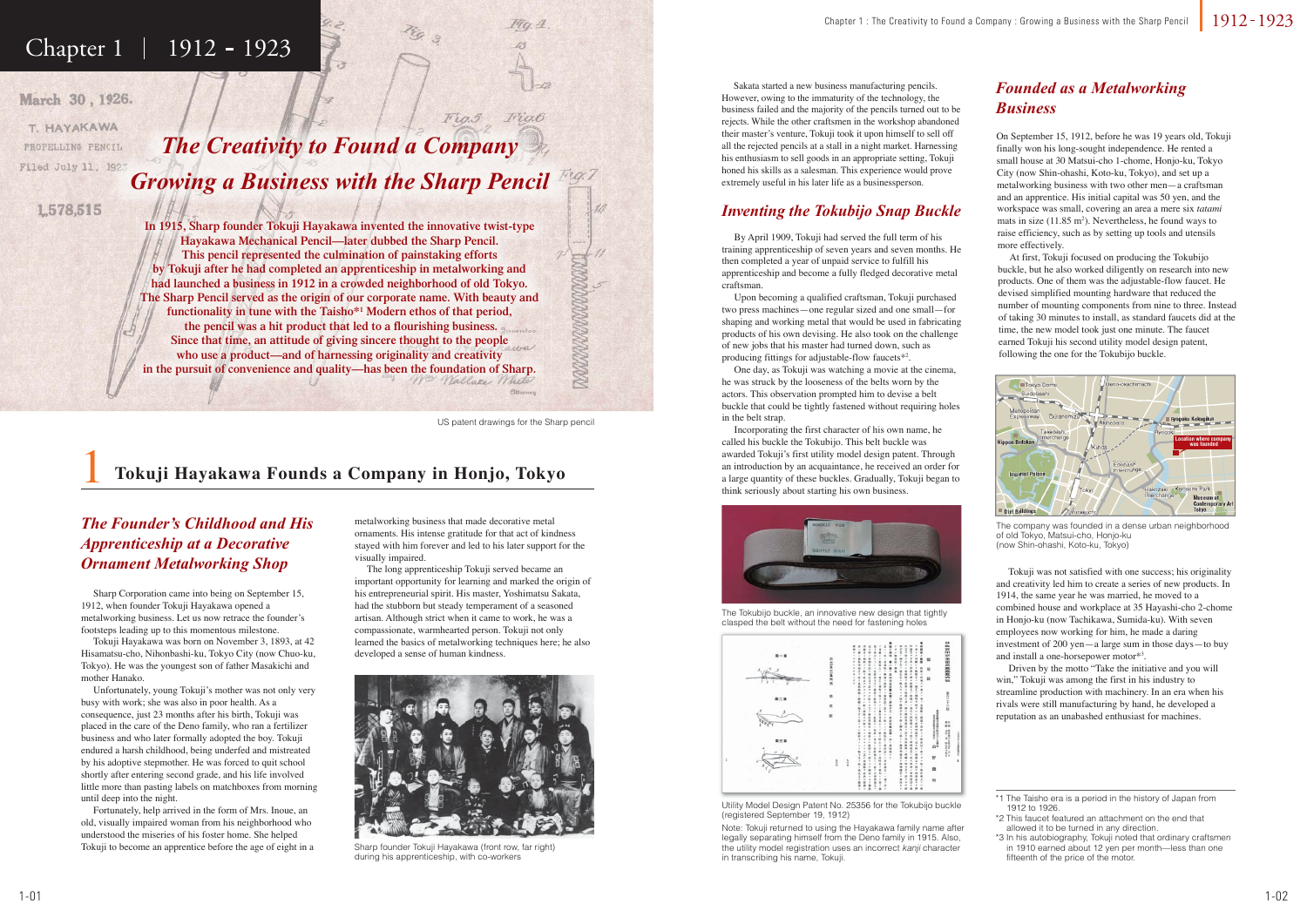In 1915, a major writing instrument manufacturer placed an order with Tokuji for a large quantity of metal fittings for use in a mechanical pencil—a product that came to be considered the predecessor of the Sharp Pencil. Despite featuring a thick, ungainly celluloid casing, it was fragile little more than an expensive toy. Although he had been contracted only to fabricate its internal metal fittings, Tokuji believed he could improve the pencil's rudimentary design. He felt if it could be made into a practical product, like a fountain pen, it held promise as a viable business.

 Leaving routine jobs to his employees and neglecting to eat and sleep, Tokuji immersed himself in the work of improving the mechanical pencil. Eventually he succeeded in reconfiguring the internal design, using a single piece of brass in place of a combination of many parts. The result was a tough and durable single component. Next, he shaped this brass part into a thin tube that tapered at the tip. By cutting a fine slot on the inside for the pencil lead to pass through, Tokuji perfected a design that employed a spindle to push the pencil lead out smoothly. He also devised a mechanism whereby lead could be reloaded into the pencil with a reverse turn of the barrel. Having fine-tuned the internal parts, Tokuji made the outer shell not from celluloid, but from a beautiful nickel-plated metal.

 Not only was the new design durable and easy to use, it was also aesthetically pleasing. Thus was born the



Hayakawa Mechanical Pencil (*Hayakawa-shiki Kuridashi Enpitsu*).

> After the birth of the Ever-Ready Sharp Pencil, Tokuji devised a series of design improvements and also introduced a variety of popular new products, including affordably priced low-end models, luxury products made of gold and silver, and models incorporating a watch or a lighter

 Around this time, Tokuji was reunited with his older brother, Masaharu, whom he had not seen since childhood. Masaharu had a talent for business and accounting and was then running a general store. When Tokuji showed his brother the metal mechanical pencil, he agreed that it held ample promise as a new business. The two men established Hayakawa Brothers Company (*Hayakawa Keitei Shokai*) and worked together to sell the metal mechanical pencils. While continuing to work on other metalworking jobs, they began producing ten gross (approximately 1,440) units a month.

### *Perfecting the Hayakawa Mechanical Pencil*

 Even as the Hayakawa Mechanical Pencil gained overwhelming popularity, Tokuji was not satisfied with the status quo and took up the challenge of developing more sophisticated products. In 1916, using a US-made drill, he succeeded in making an extremely small hole in a metal tube, enabling the use of super-fine pencil lead. By devising a new metal barrel with added length and thickness, Tokuji perfected a new mechanical pencil.

 When it came to sales, the Hayakawas adopted a dealer system. They signed contracts for consignment sales with Ando Gyokkado of Nagoya for the Chubu region of central Japan, and with the Tokyo office of Nihon Bungu Seizo for the Kanto region around Tokyo.

 The brothers considered naming the new product the Sharp Pencil, but instead named it the Ever-Ready Sharp Pencil on the advice of Shotaro Fukui of Fukui Shoten (now Lion Office Products Corporation), their general agent in the Kansai area. For native Japanese speakers, the English words "ready" and "lady" sound the same; since these pencils were popular with western women, Mr. Fukui felt this name would boost the product's image in Japan. His idea was accepted, and the name was registered as a trademark. It later became common to call it the Sharp Pencil—the Hayakawas' original idea—with this name

eventually evolving into a generic term for mechanical pencils in Japan.

 In 1921, to celebrate the European visit of Japan's Crown Prince (later, the Emperor Showa), the Hayakawas gifted a 14-carat gold Sharp Pencil to the Imperial family. In addition, the original Sharp Pencil was exhibited at the Peace Commemoration Tokyo Exposition held in Ueno Park in 1922, where it received a gold medal to further enhance its reputation for quality and aesthetics.

# *Product Improvements and Expansion of Sales Channels*



Tokuji trademarked a logo that symbolized "supporting one's own work on one's own resources," depicted using a right hand to grip the letter 'T', the first letter of his name



The Sharp Pencil was awarded a gold medal at the Peace Commemoration Tokyo Exposition

The highly sophisticated design was well received, and acquired 48 new design patents in Japan and abroad

 The two brothers took turns in visiting stationery and office supply wholesalers. Initially, the shops were critical and showed no interest. The new pencil wasn't considered a suitable match for traditional Japanese clothing, and the metal barrel felt cold in winter. Despite many such comments and rejections, the brothers did not give up.

 The Hayakawas remained confident in their product and sought to have it carried by Ito-ya in Ginza, considered Japan's leading stationery store at the time. The high-class store was a severe judge of new products and made repeated requests for improvements to the pencil's design. The brothers were to make a total of 36 different samples before finally securing an order from Ito-ya's owner. By willingly accepting their customer's advice and creating a large number of samples, the brothers were able to greatly improve subsequent versions of their mechanical pencils.

 Around three months after the Hayakawa brothers first began selling their mechanical pencils, they received some auspicious news. An inquiry arrived from a trading house\* in Yokohama to whom they had sent a sample of the mechanical pencil. The impact of World War I, which had broken out in 1914, had made it difficult to obtain the German-made mechanical pencils that were popular at the

time in many parts of Europe and the United States. The Hayakawa Mechanical Pencil had apparently been singled out as being of a comparable standard to the German models. The Hayakawas immediately devoted their entire factory to producing pencils. Even while temporarily setting aside other jobs and working late into the night, they could hardly keep up with demand.

 With exports of Hayakawa Mechanical Pencils to the US and Europe taking off, word of their excellent reputation abroad filtered back to Japan. Orders began to flood in from department stores and office supply stores such as Ito-ya.



The company produced a wide variety of Sharp Pencils, including models with a calendar, scissors, and a compass

\* A foreign trading house was an import/export business office staffed by resident foreign traders. Representatives and commission agents were stationed in these offices.

#### **Durable and Easy to Use the Birth of a Beautiful Writing Instrument**

#### **Struggle for Recognition**